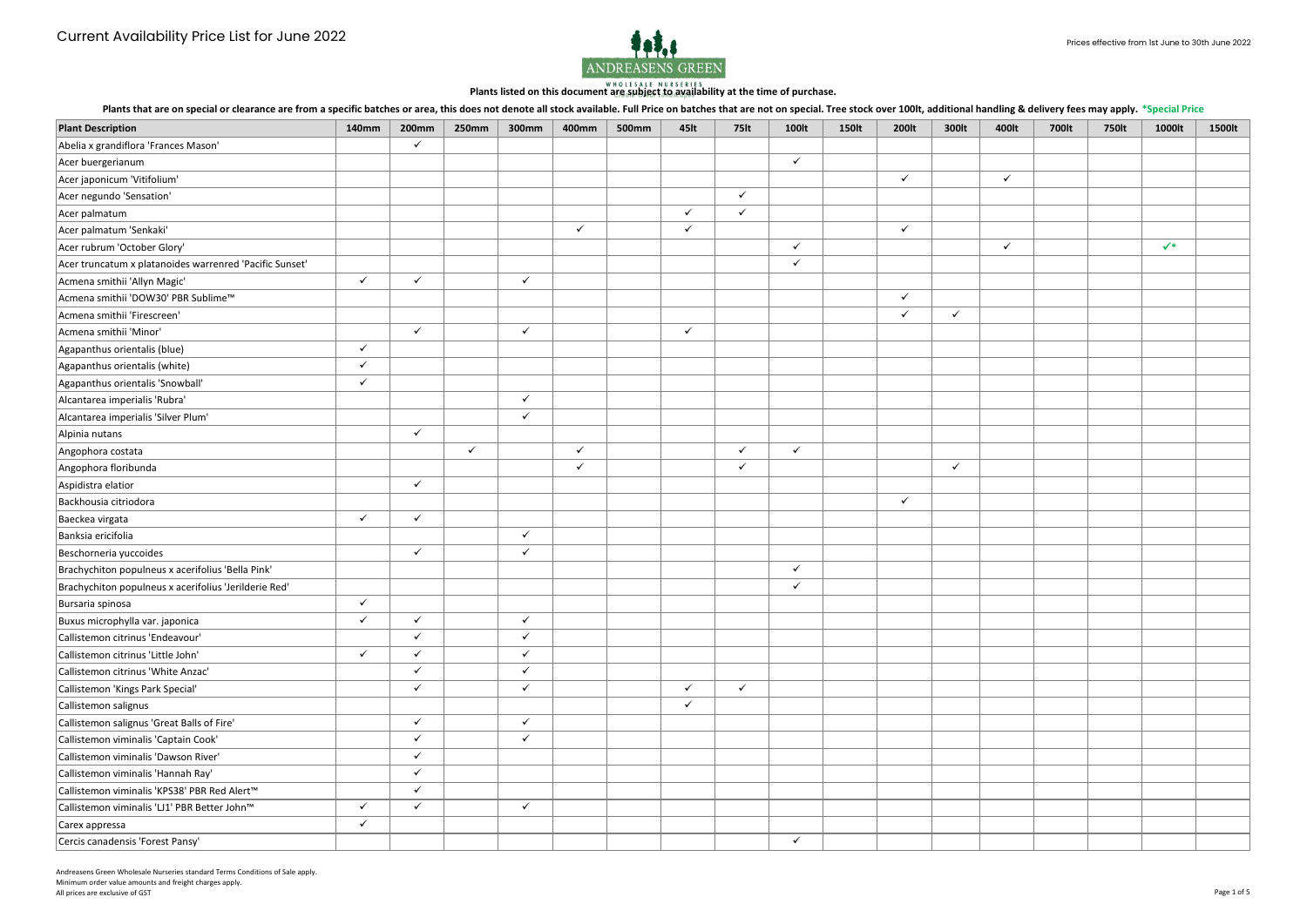

Plants that are on special or clearance are from a specific batches or area, this does not denote all stock available. Full Price on batches that are not on special. Tree stock over 100lt, additional handling & delivery fe

|                                               |              |              |              |              |              |       |                  |              |              |              |              |              |              |              | .            |        |        |
|-----------------------------------------------|--------------|--------------|--------------|--------------|--------------|-------|------------------|--------------|--------------|--------------|--------------|--------------|--------------|--------------|--------------|--------|--------|
| <b>Plant Description</b>                      | <b>140mm</b> | <b>200mm</b> | <b>250mm</b> | 300mm        | 400mm        | 500mm | 45 <sub>It</sub> | <b>75lt</b>  | 100lt        | <b>150lt</b> | 200lt        | 300lt        | 400lt        | 700lt        | <b>750lt</b> | 1000lt | 1500lt |
| Cordyline australis 'Torbay Dazzler'          |              |              |              | $\checkmark$ |              |       |                  |              |              |              |              |              |              |              |              |        |        |
| Cordyline Dark Knight                         |              |              |              | $\checkmark$ |              |       |                  |              |              |              |              |              |              |              |              |        |        |
| Cordyline glauca                              |              |              |              | $\checkmark$ |              |       |                  |              |              |              |              |              |              |              |              |        |        |
| Cordyline stricta                             |              | $\checkmark$ |              | $\checkmark$ |              |       |                  |              |              |              |              |              |              |              |              |        |        |
| Ctenanthe setosa 'Grey Star'                  |              | $\checkmark$ |              |              |              |       |                  |              |              |              |              |              |              |              |              |        |        |
| Cupressocyparis x leylandii 'Leightons Green' |              | $\checkmark$ |              | $\checkmark$ |              |       |                  | $\checkmark$ |              |              |              |              |              |              |              |        |        |
| Dianella caerulea 'DCMP01' PBR Little Jess™   | $\checkmark$ |              |              |              |              |       |                  |              |              |              |              |              |              |              |              |        |        |
| Dianella caerulea 'DCNCO' PBR Breeze®         | $\checkmark$ |              |              |              |              |       |                  |              |              |              |              |              |              |              |              |        |        |
| Dianella ensifolia hybrid 'Silver Streak'     | $\checkmark$ |              |              |              |              |       |                  |              |              |              |              |              |              |              |              |        |        |
| Dianella revoluta                             | $\checkmark$ |              |              |              |              |       |                  |              |              |              |              |              |              |              |              |        |        |
| Dianella revoluta 'DR5000' PBR Little Rev™    | $\checkmark$ |              |              |              |              |       |                  |              |              |              |              |              |              |              |              |        |        |
| Dianella revoluta 'DRG04' PBR Revelation      | $\checkmark$ |              |              |              |              |       |                  |              |              |              |              |              |              |              |              |        |        |
| Dianella revoluta 'Kentlyn'                   | $\checkmark$ |              |              |              |              |       |                  |              |              |              |              |              |              |              |              |        |        |
| Dianella tasmanica 'TR20' PBR Tasred®         | $\checkmark$ |              |              |              |              |       |                  |              |              |              |              |              |              |              |              |        |        |
| Dichondra repens                              | $\checkmark$ |              |              |              |              |       |                  |              |              |              |              |              |              |              |              |        |        |
| Dietes bicolor                                | $\checkmark$ |              |              |              |              |       |                  |              |              |              |              |              |              |              |              |        |        |
| Dietes grandiflora                            | $\checkmark$ |              |              |              |              |       |                  |              |              |              |              |              |              |              |              |        |        |
| Dietes iridioides                             | $\checkmark$ |              |              |              |              |       |                  |              |              |              |              |              |              |              |              |        |        |
| Doryanthus excelsa                            |              | $\checkmark$ |              |              |              |       | $\checkmark$     |              |              |              |              |              |              |              |              |        |        |
| Dracaena draco                                |              |              |              |              | $\checkmark$ |       |                  |              |              |              | $\checkmark$ |              |              |              |              |        |        |
| Elaeocarpus eumundii                          |              |              |              |              |              |       |                  |              |              |              | $\checkmark$ |              | $\checkmark$ |              |              |        |        |
| Elaeocarpus reticulatus 'Prima Donna'         |              |              |              |              |              |       | $\checkmark$     | $\checkmark$ | $\checkmark$ |              |              |              | $\checkmark$ |              |              |        |        |
| Eucalyptus amplifolia                         |              |              |              |              |              |       | $\checkmark$     | $\checkmark$ |              |              |              |              |              |              |              |        |        |
| Eucalyptus baueriana                          |              |              |              |              |              |       | $\checkmark$     | $\checkmark$ |              |              |              |              |              |              |              |        |        |
| Eucalyptus crebra                             |              |              |              |              |              |       | $\checkmark$     |              |              |              |              |              |              |              |              |        |        |
| Eucalyptus fibrosa                            |              |              |              | $\checkmark$ |              |       | $\checkmark$     | $\checkmark$ | $\checkmark$ |              |              |              |              |              |              |        |        |
| Eucalyptus longifolia                         |              |              |              |              |              |       | $\checkmark$     | $\checkmark$ |              |              |              |              |              |              |              |        |        |
| Eucalyptus melliodora                         |              |              |              |              |              |       |                  |              | $\checkmark$ |              |              |              |              |              |              |        |        |
| Eucalyptus moluccana                          |              |              |              | $\checkmark$ |              |       | $\checkmark$     | $\checkmark$ |              |              |              |              |              |              |              |        |        |
| Eucalyptus pilularis                          |              |              |              | $\checkmark$ |              |       |                  | $\checkmark$ |              |              |              |              |              |              |              |        |        |
| Eucalyptus punctata                           |              |              |              | $\checkmark$ |              |       | $\checkmark$     | $\checkmark$ |              |              | $\checkmark$ |              |              |              |              |        |        |
| Eucalyptus robusta                            |              |              |              | $\checkmark$ |              |       |                  | $\checkmark$ | $\checkmark$ |              |              |              |              |              |              |        |        |
| Eucalyptus sclerophylla                       |              |              |              | $\checkmark$ |              |       |                  | $\checkmark$ |              |              |              |              |              |              |              |        |        |
| Eucalyptus sideroxylon 'Rosea'                |              |              |              | $\checkmark$ |              |       | $\checkmark$     | $\checkmark$ | $\checkmark$ |              |              |              |              |              |              |        |        |
| Euonymus japonicus 'Green Rocket'             |              |              |              | $\checkmark$ |              |       |                  |              |              |              |              |              |              |              |              |        |        |
| Festuca glauca                                | $\checkmark$ |              |              |              |              |       |                  |              |              |              |              |              |              |              |              |        |        |
| Ficus longifolia                              |              |              |              |              |              |       |                  | $\checkmark$ |              |              | $\checkmark$ |              |              |              |              |        |        |
| Ficus macrophylla                             |              |              |              |              |              |       |                  |              |              |              |              |              |              | $\checkmark$ |              |        |        |
| Ficus microcarpa var. hillii 'Flash'          |              |              |              |              |              |       |                  |              |              |              | $\checkmark$ | $\checkmark$ |              |              | $\checkmark$ |        |        |
| Ficus pumila                                  |              | $\checkmark$ |              |              |              |       |                  |              |              |              |              |              |              |              |              |        |        |
| Ficus rubiginosa                              |              |              |              |              |              |       |                  |              |              |              |              |              | $\checkmark$ |              |              |        |        |
| Fraxinus angustifolia 'Raywood'               |              |              |              |              |              |       |                  | $\checkmark$ | $\checkmark$ |              | $\checkmark$ |              |              |              |              |        |        |
|                                               |              |              |              |              |              |       |                  |              |              |              |              |              |              |              |              |        |        |

Andreasens Green Wholesale Nurseries standard Terms Conditions of Sale apply. Minimum order value amounts and freight charges apply. All prices are exclusive of GST Page 2 of 5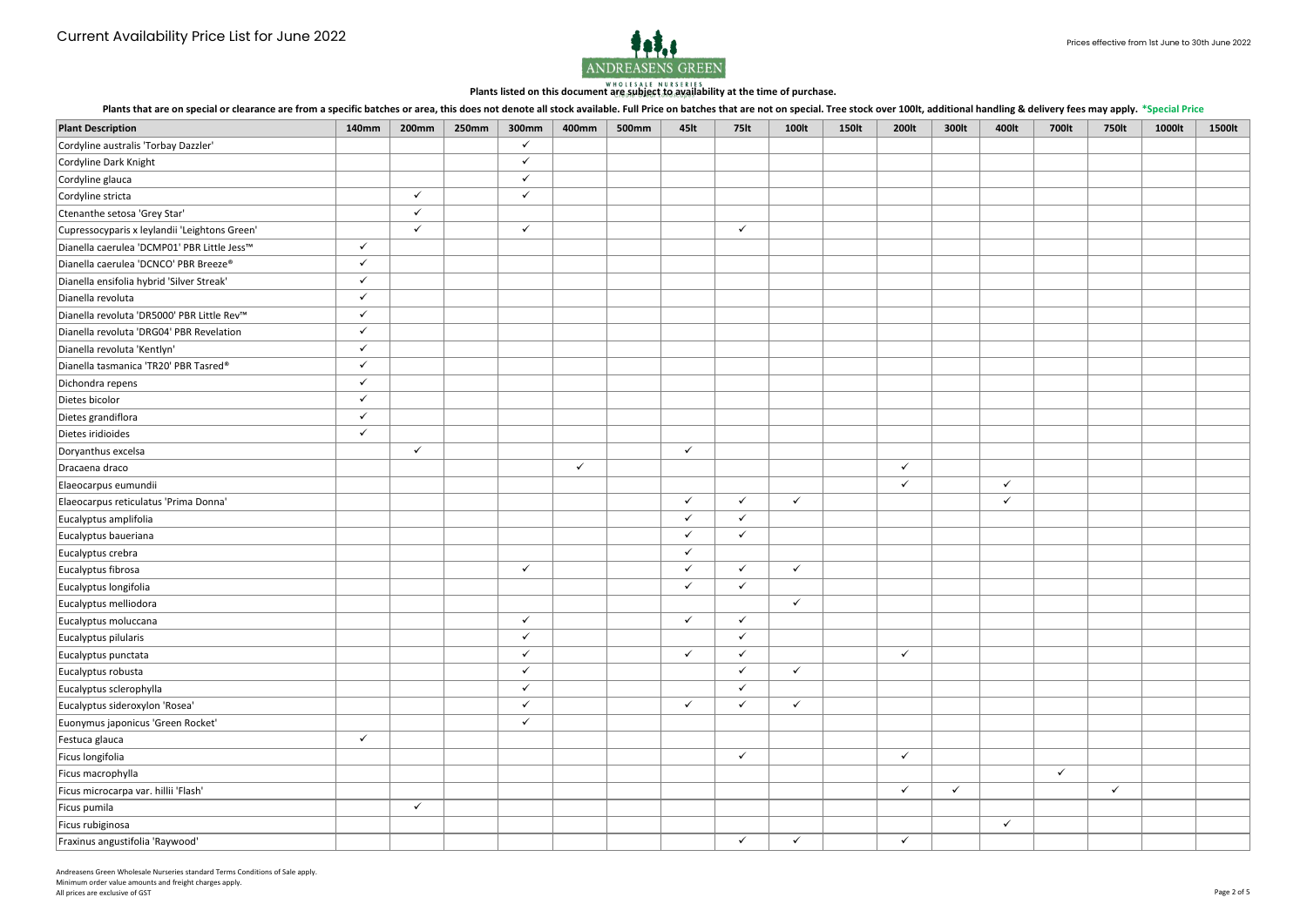

Plants that are on special or clearance are from a specific batches or area, this does not denote all stock available. Full Price on batches that are not on special. Tree stock over 100lt, additional handling & delivery fe

Andreasens Green Wholesale Nurseries standard Terms Conditions of Sale apply. Minimum order value amounts and freight charges apply. All prices are exclusive of GST Page 3 of 5 Page 3 of 5 Page 3 of 5 Page 3 of 5 Page 3 of 5 Page 3 of 5 Page 3 of 5 Page 3 of 5 Page 3 of 5 Page 3 of 5 Page 3 of 5 Page 3 of 5 Page 3 of 5 Page 3 of 5 Page 3 of 5 Page 3 of

| <b>Plant Description</b>                                | <b>140mm</b> | 200mm        | 250mm | 300mm        | 400mm        | 500mm | 45 <sub>It</sub> | <b>75lt</b>  | <b>100lt</b> | <b>150lt</b> | 200lt        | 300lt | 400lt        | 700lt | .<br><b>750lt</b> | 1000lt | 1500lt |
|---------------------------------------------------------|--------------|--------------|-------|--------------|--------------|-------|------------------|--------------|--------------|--------------|--------------|-------|--------------|-------|-------------------|--------|--------|
| Fraxinus griffithii                                     |              |              |       |              |              |       | $\checkmark$     | $\checkmark$ | $\checkmark$ |              | $\checkmark$ |       |              |       |                   |        |        |
| Fraxinus pennsylvanica 'Cimmzam' Cimmaron               |              |              |       |              |              |       |                  |              |              |              |              |       | $\checkmark$ |       |                   |        |        |
| Fraxinus pennsylvanica 'Urbanite'                       |              |              |       |              |              |       | $\checkmark$     |              | $\checkmark$ |              |              |       |              |       |                   |        |        |
| Gardenia augusta 'Florida'                              |              | $\checkmark$ |       | $\checkmark$ |              |       |                  |              |              |              |              |       |              |       |                   |        |        |
| Glochidion ferdinandi                                   |              |              |       |              |              |       |                  |              | $\checkmark$ |              |              |       |              |       |                   |        |        |
| Grevillea 'Honey Gem'                                   |              |              |       | $\checkmark$ |              |       |                  |              |              |              |              |       |              |       |                   |        |        |
| Grevillea lanigera 'Mt Tamboritha'                      | $\checkmark$ |              |       |              |              |       |                  |              |              |              |              |       |              |       |                   |        |        |
| Hibbertia scandens                                      | $\checkmark$ |              |       |              |              |       |                  |              |              |              |              |       |              |       |                   |        |        |
| Hibiscus tiliaceus 'Rubra'                              |              |              |       |              |              |       | $\checkmark$     |              |              |              |              |       |              |       |                   |        |        |
| Indigofera australis                                    |              | $\checkmark$ |       |              |              |       |                  |              |              |              |              |       |              |       |                   |        |        |
| Isolepis nodosa                                         | $\checkmark$ |              |       |              |              |       |                  |              |              |              |              |       |              |       |                   |        |        |
| Jacaranda mimosifolia                                   |              |              |       |              |              |       |                  | $\checkmark$ | $\checkmark$ |              |              |       |              |       |                   |        |        |
| Lagerstroemia indica x L. fauriei 'Biloxi'              |              |              |       |              |              |       |                  | $\checkmark$ | $\checkmark$ |              |              |       |              |       |                   |        |        |
| Lagerstroemia indica x L. fauriei 'Natchez'             |              |              |       |              |              |       | $\checkmark$     | $\checkmark$ |              | $\checkmark$ |              |       |              |       |                   |        |        |
| Lagerstroemia indica x L. fauriei 'Sioux'               |              |              |       |              |              |       |                  |              |              |              | $\checkmark$ |       | $\checkmark$ |       |                   |        |        |
| Lagerstroemia indica x L. fauriei 'Tuscarora'           |              |              |       |              | $\checkmark$ |       | $\checkmark$     | $\checkmark$ |              |              | $\checkmark$ |       | $\checkmark$ |       |                   |        |        |
| Liriodendron tulipifera                                 |              |              |       |              |              |       |                  |              | $\checkmark$ |              |              |       |              |       |                   |        |        |
| Liriope muscari 'Evergreen Giant'                       | $\checkmark$ |              |       |              |              |       |                  |              |              |              |              |       |              |       |                   |        |        |
| Liriope muscari 'Isabella'                              | $\checkmark$ |              |       |              |              |       |                  |              |              |              |              |       |              |       |                   |        |        |
| Liriope muscari 'LIRJ' PBR Just Right®                  | $\checkmark$ |              |       |              |              |       |                  |              |              |              |              |       |              |       |                   |        |        |
| Livistona australis                                     |              |              |       |              |              |       | $\checkmark$     |              |              |              |              |       | $\checkmark$ |       |                   |        |        |
| Lomandra fluvialtilis 'ABU7' PBR Shara™                 | $\checkmark$ |              |       |              |              |       |                  |              |              |              |              |       |              |       |                   |        |        |
| Lomandra hystrix                                        | $\checkmark$ |              |       |              |              |       |                  |              |              |              |              |       |              |       |                   |        |        |
| Lomandra hystrix 'LHBYF' PBR Katie Belles™              | $\checkmark$ | $\checkmark$ |       |              |              |       |                  |              |              |              |              |       |              |       |                   |        |        |
| Lomandra longifolia                                     | $\checkmark$ |              |       |              |              |       |                  |              |              |              |              |       |              |       |                   |        |        |
| Lomandra longifolia 'KATRINUS DELUXE' PBR               | $\checkmark$ |              |       |              |              |       |                  |              |              |              |              |       |              |       |                   |        |        |
| Lomandra longifolia 'KATRINUS' PBR                      | $\checkmark$ |              |       |              |              |       |                  |              |              |              |              |       |              |       |                   |        |        |
| Lomandra longifolia 'LM300' PBR Tanika®                 | $\checkmark$ |              |       |              |              |       |                  |              |              |              |              |       |              |       |                   |        |        |
| Lomandra longifolia 'Verday'                            | $\checkmark$ |              |       |              |              |       |                  |              |              |              |              |       |              |       |                   |        |        |
| Magnolia figo x yunnanensis 'White Caviar' <sup>™</sup> |              |              |       |              |              |       |                  |              | $\checkmark$ |              |              |       |              |       |                   |        |        |
| Magnolia grandiflora 'Exmouth'                          |              |              |       |              |              |       |                  | $\checkmark$ | $\checkmark$ |              | $\checkmark$ |       |              |       |                   |        |        |
| Magnolia grandiflora 'Little Gem'                       |              |              |       |              |              |       | $\checkmark$     | $\checkmark$ | $\checkmark$ |              | $\checkmark$ |       |              |       |                   |        |        |
| Magnolia grandiflora 'Teddy Bear'                       |              |              |       |              | $\checkmark$ |       |                  |              |              |              |              |       |              |       |                   |        |        |
| Melaleuca bracteata 'Revolution Green'                  |              |              |       | $\checkmark$ |              |       |                  |              |              |              |              |       |              |       |                   |        |        |
| Melaleuca decora                                        |              | $\checkmark$ |       |              |              |       |                  | $\checkmark$ |              |              |              |       |              |       |                   |        |        |
| Melaleuca linariifolia                                  |              |              |       |              |              |       | $\checkmark$     |              | $\checkmark$ |              |              |       |              |       |                   |        |        |
| Melaleuca linariifolia 'Claret Tops'                    | $\checkmark$ |              |       |              |              |       |                  |              |              |              |              |       |              |       |                   |        |        |
| Melaleuca styphelioides                                 |              |              |       | $\checkmark$ |              |       | $\checkmark$     | $\checkmark$ | $\checkmark$ |              |              |       |              |       |                   |        |        |
| Metrosideros thomasii                                   |              | $\checkmark$ |       | $\checkmark$ |              |       |                  |              |              |              |              |       |              |       |                   |        |        |
| Michelia figo                                           |              | $\checkmark$ |       | $\checkmark$ |              |       |                  |              |              |              |              |       |              |       |                   |        |        |
| Murraya paniculata                                      |              | $\checkmark$ |       | $\checkmark$ |              |       | $\checkmark$     |              |              |              |              |       |              |       |                   |        |        |
| Nandina domestica 'Gulf Stream'                         |              |              |       | $\checkmark$ |              |       |                  |              |              |              |              |       |              |       |                   |        |        |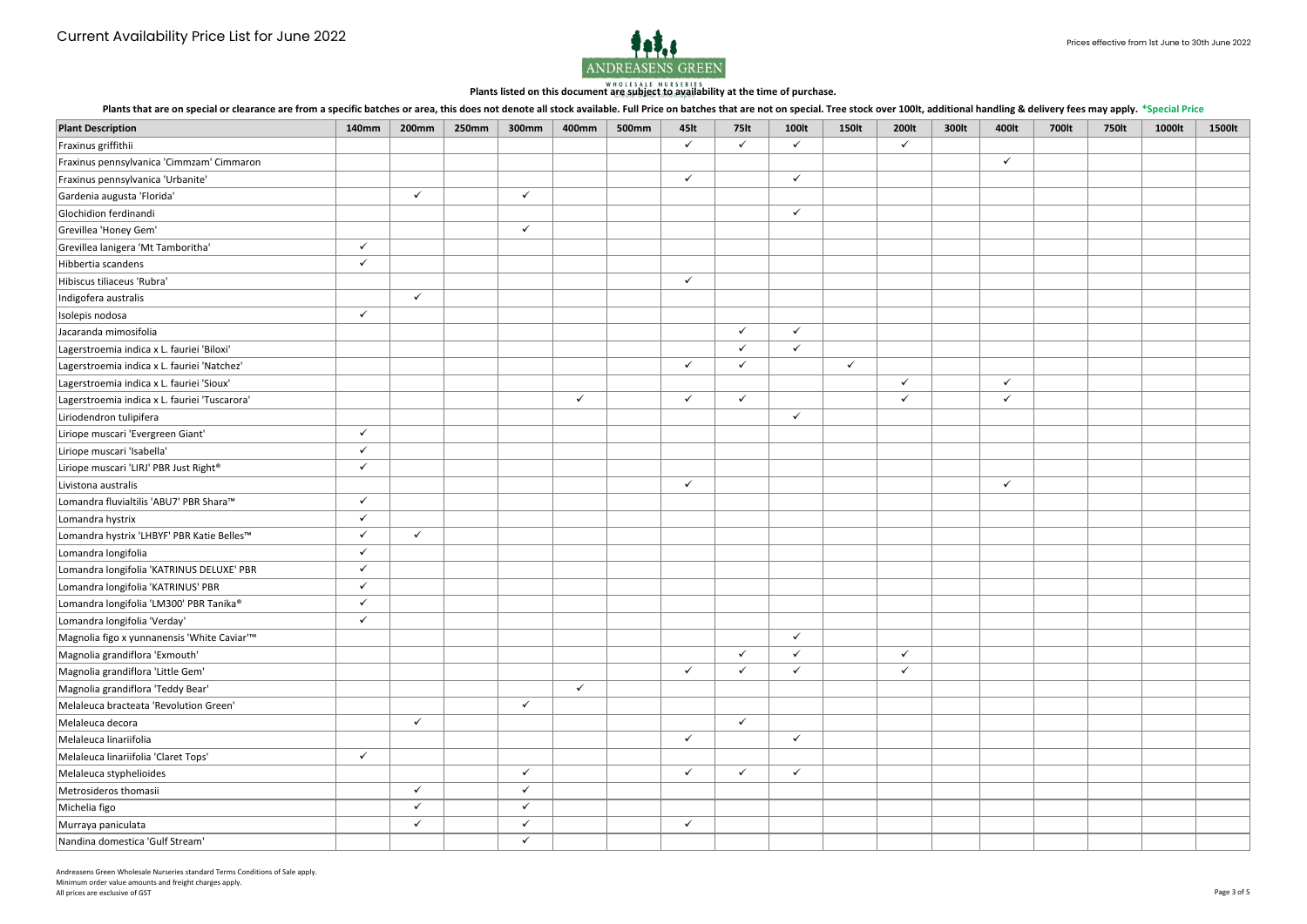

Plants that are on special or clearance are from a specific batches or area, this does not denote all stock available. Full Price on batches that are not on special. Tree stock over 100lt, additional handling & delivery fe

Andreasens Green Wholesale Nurseries standard Terms Conditions of Sale apply. Minimum order value amounts and freight charges apply. All prices are exclusive of GST Page 4 of 5 Page 4 of 5 Page 4 of 5 Page 4 of 5 Page 4 of 5 Page 4 of 5 Page 4 of 5 Page 4 of 5 Page 4 of 5 Page 4 of 5 Page 4 of 5 Page 4 of 5 Page 4 of 5 Page 4 of 5 Page 4 of 5 Page 4 of

|                                                |              |              |              |              |              |              |                  |              |              |              |                |       |                |              | .            |        |        |
|------------------------------------------------|--------------|--------------|--------------|--------------|--------------|--------------|------------------|--------------|--------------|--------------|----------------|-------|----------------|--------------|--------------|--------|--------|
| <b>Plant Description</b>                       | <b>140mm</b> | <b>200mm</b> | <b>250mm</b> | 300mm        | 400mm        | <b>500mm</b> | 45 <sub>It</sub> | <b>75lt</b>  | 100lt        | <b>150lt</b> | 200lt          | 300lt | 400lt          | 700lt        | <b>750lt</b> | 1000lt | 1500lt |
| Nandina domestica 'Moonbay'                    |              |              |              | $\checkmark$ |              |              |                  |              |              |              |                |       |                |              |              |        |        |
| Nandina domestica 'Nana'                       | $\checkmark$ | $\checkmark$ |              |              |              |              |                  |              |              |              |                |       |                |              |              |        |        |
| Nandina domestica 'SEIKA' Obsession™           |              | ✓            | $\checkmark$ |              |              |              |                  |              |              |              |                |       |                |              |              |        |        |
| Neomarica gracilis                             |              | $\checkmark$ |              |              |              |              |                  |              |              |              |                |       |                |              |              |        |        |
| Pennisetum advena 'Rubrum'                     | $\checkmark$ |              |              |              |              |              |                  |              |              |              |                |       |                |              |              |        |        |
| Pennisetum alopecuroides                       | $\checkmark$ |              |              |              |              |              |                  |              |              |              |                |       |                |              |              |        |        |
| Philodendron 'Xanadu'                          |              | $\checkmark$ |              | $\checkmark$ |              |              |                  |              |              |              |                |       |                |              |              |        |        |
| Photinia glabra 'Rubens'                       |              | $\checkmark$ |              |              |              |              |                  |              |              |              |                |       |                |              |              |        |        |
| Pittosporum tobira 'Miss Muffet'               |              | $\checkmark$ |              |              |              |              |                  |              |              |              |                |       |                |              |              |        |        |
| Platanus orientalis 'Digitata'                 |              |              |              |              |              |              |                  |              |              |              |                |       | $\checkmark$   |              |              |        |        |
| Poa labillardieri                              | $\checkmark$ |              |              |              |              |              |                  |              |              |              |                |       |                |              |              |        |        |
| Poa labillardieri 'ESKDALE' PBR                | $\checkmark$ |              |              |              |              |              |                  |              |              |              |                |       |                |              |              |        |        |
| Poa poiformis 'PP500' PBR Kingsdale®           | $\checkmark$ |              |              |              |              |              |                  |              |              |              |                |       |                |              |              |        |        |
| Populus simonii                                |              |              |              |              |              |              |                  |              | $\checkmark$ |              | $\checkmark$   |       |                | $\checkmark$ |              |        |        |
| Prunus cerasifera 'Nigra'                      |              |              |              |              |              |              |                  |              | ✓            |              |                |       |                |              |              |        |        |
| Prunus cerasifera 'Oakville Crimson Spire'     |              |              |              |              |              |              | $\checkmark$     |              | $\checkmark$ |              |                |       |                |              |              |        |        |
| Prunus x blireana                              |              |              |              |              |              |              | $\checkmark$     |              | $\checkmark$ |              |                |       |                |              |              |        |        |
| Pyrus calleryana 'Bradford'                    |              |              |              |              |              |              |                  | $\checkmark$ | $\checkmark$ |              | $\checkmark$   |       | $\checkmark^*$ |              |              |        |        |
| Pyrus calleryana 'Capital'                     |              |              |              |              |              |              | $\checkmark$     | $\checkmark$ | $\checkmark$ |              | $\checkmark^*$ |       |                |              |              |        |        |
| Pyrus calleryana 'Chanticleer'                 |              |              |              |              |              |              |                  |              | $\checkmark$ | $\checkmark$ |                |       | $\checkmark^*$ |              |              |        |        |
| Pyrus nivalis                                  |              |              |              |              |              |              |                  |              | $\checkmark$ |              |                |       |                |              |              |        |        |
| Pyrus ussuriensis                              |              |              |              |              |              |              |                  |              |              |              | $\checkmark^*$ |       | $\checkmark^*$ |              |              |        |        |
| Pyrus betulaefolia 'Southworth Dancer'         |              |              |              |              |              |              |                  |              | $\checkmark$ |              |                |       |                |              |              |        |        |
| Quercus palustris                              |              |              |              |              |              |              |                  |              |              |              |                |       | $\checkmark$   |              |              |        |        |
| Quercus palustris (Early Defoliating Form)     |              |              |              |              |              |              |                  |              |              |              | $\checkmark$   |       | $\checkmark$   |              |              |        |        |
| Rhaphiolepis indica 'Snow Maiden'              |              | $\checkmark$ |              | $\checkmark$ |              |              |                  |              |              |              |                |       |                |              |              |        |        |
| Rhaphiolepsis indica                           |              |              |              | $\checkmark$ |              |              |                  |              |              |              |                |       |                |              |              |        |        |
| Strelitzia reginae                             |              | $\checkmark$ |              | ✓            | $\checkmark$ |              |                  |              |              |              |                |       |                |              |              |        |        |
| Syzygium australe 'Northern Select'            |              | $\checkmark$ |              |              |              |              | $\checkmark$     | $\checkmark$ |              |              |                |       |                |              |              |        |        |
| Syzygium australe 'Resilience'                 |              |              |              |              |              |              | $\checkmark$     | $\checkmark$ | $\checkmark$ |              |                |       |                |              |              |        |        |
| Syzygium 'Cascade'                             |              |              |              | $\checkmark$ |              |              |                  |              |              |              |                |       |                |              |              |        |        |
| Syzygium luehmannii                            |              |              |              |              |              |              | $\checkmark$     |              |              |              |                |       |                |              |              |        |        |
| Trachelospermum asiaticum                      | $\checkmark$ |              |              |              |              |              |                  |              |              |              |                |       |                |              |              |        |        |
| Trachelospermum asiaticum 'FT01' PBR Flat Mat™ | $\checkmark$ |              |              |              |              |              |                  |              |              |              |                |       |                |              |              |        |        |
| Trachelospermum jasminoides                    | $\checkmark$ |              |              | $\checkmark$ | $\checkmark$ |              |                  |              |              |              |                |       |                |              |              |        |        |
| Tristaniopsis laurina                          |              |              |              |              |              |              |                  | $\checkmark$ | $\checkmark$ |              |                |       | $\checkmark$   |              |              |        |        |
| Tristaniopsis laurina 'DOW10' PBR Luscious®    |              |              |              |              |              |              | $\checkmark$     | $\checkmark$ | $\checkmark$ |              | $\checkmark$   |       | $\checkmark$   |              | $\checkmark$ |        |        |
| Tulbaghia violacea                             | $\checkmark$ |              |              |              |              |              |                  |              |              |              |                |       |                |              |              |        |        |
| Tulbaghia violacea 'Variegata'                 | $\checkmark$ |              |              |              |              |              |                  |              |              |              |                |       |                |              |              |        |        |
| Ulmus parvifolia 'Todd'                        |              |              |              |              |              |              | $\checkmark$     | $\checkmark$ | $\checkmark$ |              | $\checkmark$   |       | $\checkmark$   |              |              |        |        |
| Viburnum odoratissimum                         |              | $\checkmark$ |              |              |              |              |                  |              |              |              |                |       |                |              |              |        |        |
| Viburnum odoratissimum 'VOC1' PBR Dense Fence™ |              | $\checkmark$ |              | $\checkmark$ |              |              |                  |              |              |              |                |       |                |              |              |        |        |
|                                                |              |              |              |              |              |              |                  |              |              |              |                |       |                |              |              |        |        |